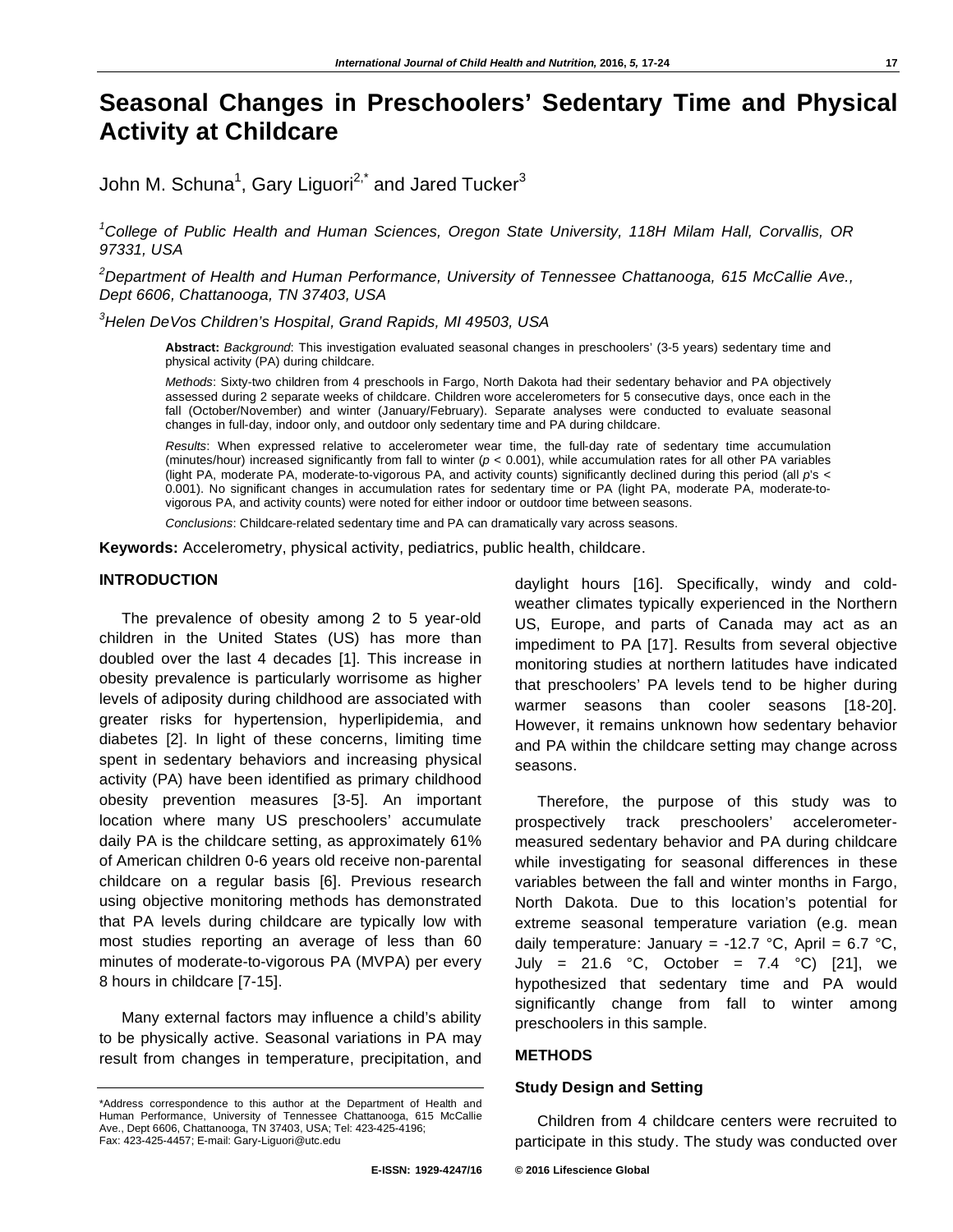a 4-month period with PA assessments in the childcare setting occurring in October/November 2011 (fall) and 12 weeks later in January/February 2012 (winter). All assessments were completed within a 3 week period at each time point.

The study protocol was approved by the North Dakota State University – Institutional Review Board before recruitment began. Parents of preschoolers (3-5 years old) at the 4 childcare centers were given a letter introducing and describing the study. A research team member then attended each childcare center for an informational session to answer questions from parents and to provide them with informed consent packets. Only children whose parents returned signed informed consent packets were allowed to participate.

#### **Participants**

Informed consent packets for 80 children were signed by parents and returned before the start of the study. Five children were excluded from participating for not meeting the age requirement (3-5 years old). A total of 75 children (40 boys, 35 girls) participated in the study. The sample was comprised of primarily Caucasian children (89.3%) with smaller proportions of mixed-race (6.7%), African-American (2.7%), Hispanic (1.3%), and Native American children (1.3%).

#### **Anthropometric Assessment**

Height and weight for all participating children were measured prior to the first PA assessment. Height was measured to the nearest 0.01 cm using a portable stadiometer (Seca Road Rod, #214; Seca GmbH & Co. KG., Hamburg, Germany). Weight was measured to the nearest 0.1 kg using a portable digital scale (Tanita TBF-300A; Tanita Corporation, Tokyo, Japan). Body mass index (BMI) was calculated by dividing weight by height squared ( $kg \cdot m^{-2}$ ). Sex- and age-specific Centers for Disease Control and Prevention growth charts were used to classify participants based upon BMI score as non-overweight  $(BMI < 85<sup>th</sup>$  percentile), overweight  $(85<sup>th</sup>$  percentile  $\leq$  BMI  $<$  95<sup>th</sup> percentile), or obese (BMI  $\geq 95^{\text{th}}$  percentile) [22, 23].

# **Sedentary Time and Physical Activity Assessment**

Childcare-related sedentary time and PA were objectively assessed using an ActiGraph accelerometer (ActiTrainer model; Actigraph LLC, Pensacola, FL). Previous research has demonstrated that the ActiGraph has acceptable reliability and validity for quantifying PA in preschool aged children [24, 25].

Short time sampling intervals are generally recommended for accelerometry assessments among preschoolers [26] because children's PA can be highly sporadic with the vast majority of moderate- or higherintensity activities occurring in bouts lasting less than 10 seconds [27, 28]. Therefore, a 5 second data collection epoch was chosen for use in this study to better capture the intermittent PA patterns of preschoolers [29].

Preschoolers were asked to wear an accelerometer while at childcare for 5 days (Monday through Friday) during the fall and winter assessments. A trained research assistant fitted each child with an elastic waist belt and attached accelerometer upon arrival at the childcare center. Accelerometers were positioned over the right hip. The research assistant removed the accelerometers as children left the childcare center each day. Time of arrival and departure, beginning and ending of naptime, and time spent outdoors was recorded daily for each child. To ensure accurate time recording, childcare centers were provided with electronic clocks synchronized with the accelerometers. Devices were collected at the end of the week. Accelerometer data were downloaded onto a laboratory computer using ActiLife (version 4.3.0; ActiGraph LLC, Pensacola, FL). To reduce the influence of interdevice variability on sedentary time and PA measurements, children wore the same accelerometer at both assessment periods.

#### **Seasonal Weather Data**

Dry bulb temperature (air temperature) and liquid equivalent precipitation were measured during each data collection period. Temperature and precipitation data were retrieved from the National Climatic Data Center webpage [30]. Mean temperature and total precipitation from 7 a.m. to 6 p.m. was computed for each assessment day. This time interval encompassed the earliest start time and latest closing time among the 4 participating childcare centers. All participating childcare centers were located within a 7.5 mile straight-line distance of the station where weather observations were conducted.

#### **Data Processing**

Raw accelerometer data were processed using the "PhysicalActivity" package in R version 2.15.2 (R Development Core Team, R Foundation for Statistical Computing, Vienna, Austria) [31]. Accelerometer nonwear time was identified as any interval of consecutive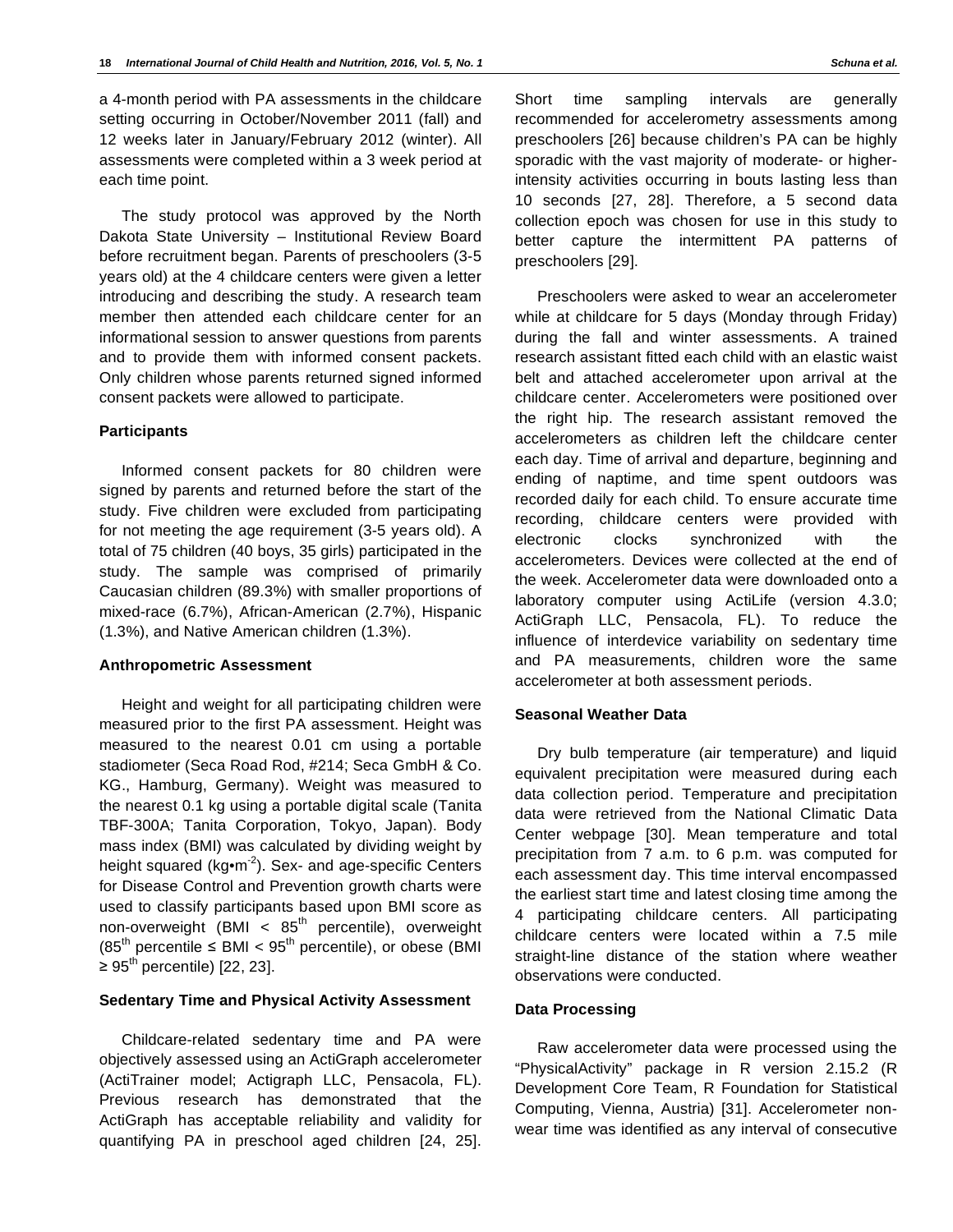zero activity counts  $\geq 10$  minutes. Wear time was derived by subtracting non-wear time from the total duration of each child's daily attendance at childcare (excluding naptime). Days with at least 180 minutes of wear time were considered valid. For the analyses presented herein, participants with at least 2 or more valid days at each assessment period (fall and winter) were retained.

Each epoch of valid wear time was characterized as sedentary (0-37 counts/15 seconds), light PA (LPA; 38- 419 counts/15 seconds), moderate PA (MPA; 420-841 counts/15 seconds), or MVPA  $(2 420$  counts/15 seconds) [24, 32, 33]. Activity count ranges for sedentary time, LPA, MPA, and MVPA were divided by 3 to accommodate the 5 second recording epoch used in this study. Daily totals (minutes) for each PA classification were calculated by counting the number of epochs within the same intensity category and dividing by 12. Total daily activity counts (counts/day) during childcare were calculated by summing activity counts across all epochs of daily wear time. Sedentary time, LPA, MPA, MVPA, and activity counts were also expressed relative to wear time (minutes/hour or counts/minute) to account for the varying lengths of time children spent in childcare. Indoor and outdoor values for sedentary time and all PA variables were calculated using the recorded starting and ending times for outdoor activities. Totals for all PA variables were averaged across days at each assessment period.

# **Statistical Analyses**

Descriptive statistics were calculated to describe the sample. A paired *t-*test was used to examine for mean changes in temperature from fall to winter. The Wilcoxon signed-rank test was used to examine for changes in fall to winter precipitation as this variable

showed evidence of non-normality. Seasonal changes in sedentary time and PA were evaluated using a series of fixed effects ANCOVA models [34]. Change scores for all sedentary time and PA variables were regressed upon a set of  $k-1$  ( $k =$  number of preschools) centered indicator variables to identify each child's preschool membership. The resulting intercept from the fitted model represented the main effect of time (fall to winter change). Separate models were fit to examine for changes in full-day, indoor only, and outdoor only childcare-related sedentary time and PA. All statistical analyses were conducted using R (version 2.15.2). The level of significance  $\alpha$  was set at 0.05 for the temperature and precipitation analyses. Due to the large number of sedentary time and PA analyses conducted, we employed a Bonferroni-correction to control the global type I error rate at  $\alpha$  = 0.05 for the 11 hypothesis tests within the 3 separate full-day, indoor only, and outdoor only analyses. Therefore, statistical significance was defined as  $p \le 0.05/11 = 0.0045$  for each set of 11 hypothesis tests.

# **RESULTS**

# **Compliance and Sample Characteristics**

Sixty-two of the original 75 children who participated in the study met wear time requirements during the fall and winter data collection periods (82.7% with complete data). Four participants were lost to follow-up and no longer attending the childcare centers during the winter assessment period. Data from another 5 children were excluded due to accelerometer malfunction. Another 4 children were excluded for not meeting wear time requirements at both data collection periods. The 62 children meeting compliance criteria averaged  $(M \pm SD)$  4.4  $\pm$  0.9 valid days of

**Table 1: Descriptive Characteristics of Participating Children Meeting Compliance Criteria** 

| Characteristic    | <b>Boys</b><br>$(n = 35)$ | Girls<br>$(n = 27)$ | <b>Total</b><br>$(N = 62)$ |
|-------------------|---------------------------|---------------------|----------------------------|
| Age (years)       | $4.2 \pm 0.6$             | $4.4 \pm 0.7$       | $4.3 \pm 0.7$              |
| Height (cm)       | $107.0 \pm 5.9$           | $105.7 \pm 6.9$     | $106.5 \pm 6.4$            |
| Weight (kg)       | $18.5 \pm 2.7$            | $18.6 \pm 4.0$      | $18.4 \pm 3.3$             |
| BMI ( $kg•m-2$ )  | $16.1 \pm 1.1$            | $16.3 \pm 2.0$      | $16.2 \pm 1.5$             |
| Weight status (%) |                           |                     |                            |
| Non-overweight    | 85.7                      | 62.9                | 75.8                       |
| Overweight        | 8.6                       | 18.5                | 12.9                       |
| Obese             | 5.7                       | 18.5                | 11.3                       |

*Note.* Values for age, height, weight, and BMI are presented as M ± *SD*.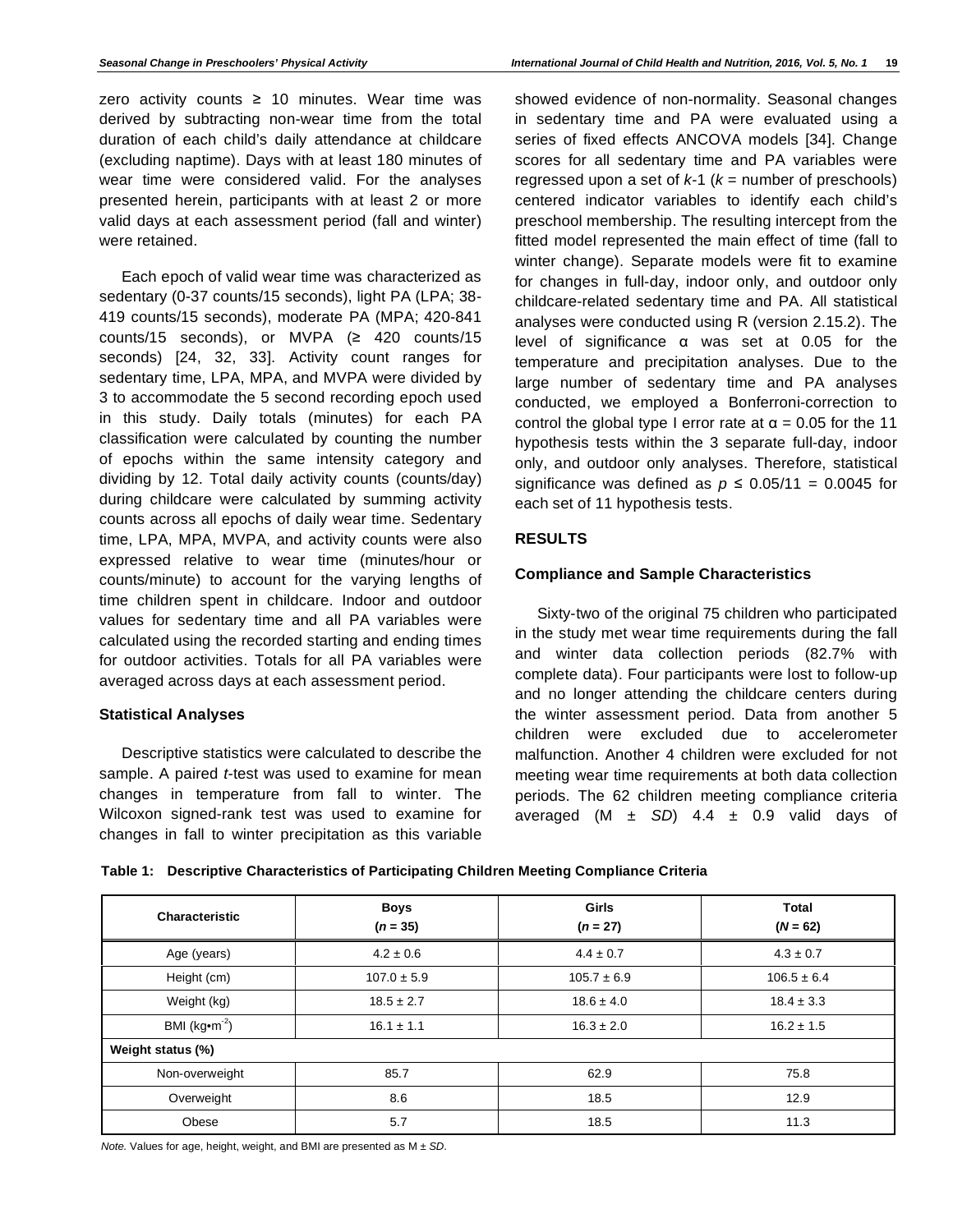accelerometer wear time in fall and  $4.4 \pm 0.9$  valid days in winter. Descriptive characteristics of children meeting compliance criteria are presented in Table **1**.

#### **Temperature and Precipitation Changes**

Mean (± *SD*) outside temperature during preschool hours (7 a.m. to 6 p.m.) declined from  $2.9 \pm 4.8$  °C in fall to -8.9 ± 8.6 °C in winter (*t =* 4.52, *p* < 0.001). No significant changes in liquid equivalent precipitation were observed from fall (0.3  $\pm$  0.9 mm) to winter (0.1  $\pm$ 0.2 mm).

#### **Full-Day Changes in Childcare-Related Activity**

Means for full-day accelerometer wear time, sedentary time, and PA during childcare in fall and winter are presented in Table **2**. Full-day accelerometer wear time and sedentary time did not significantly change from fall to winter. Absolute levels of LPA, MPA, MVPA, and activity counts all significantly decreased from fall to winter. When expressed relative to accelerometer wear time, the rate of sedentary time accumulation (minutes/hour) increased significantly from fall to winter, while accumulation rates for all other PA variables (LPA, MPA, MVPA, and activity counts) significantly declined during this period.

#### **Indoor Changes in Childcare-Related Activity**

Means for indoor accelerometer wear time, sedentary time, and PA during childcare in fall and winter are presented in Table **3**. Indoor accelerometer wear time and absolute levels of sedentary time significantly increased from fall to winter. No significant changes in absolute levels of LPA, MPA, or MVPA were observed from fall to winter. After expressing sedentary time and PA relative to total accelerometer wear time, no significant fall to winter changes in the accumulation rates of sedentary time, LPA, MPA, MVPA, or activity counts were noted.

#### **Outdoor Changes in Childcare-Related Activity**

Means for outdoor only accelerometer wear time, sedentary time, and PA during childcare in fall and winter are presented in Table **4**. Outdoor accelerometer wear time and absolute levels of sedentary time and PA (LPA, MPA, MVPA, and activity counts) all significantly decreased from fall to winter. After expressing sedentary time and PA relative to total accelerometer wear time, no significant fall to winter changes in the accumulation rates for sedentary time, LPA, MPA, MVPA, or activity counts were observed.

| Variable                                  | Fall                                       | Winter<br>$(M \pm SE)$ | $F^*$ | $\boldsymbol{p}^\dagger$ |  |
|-------------------------------------------|--------------------------------------------|------------------------|-------|--------------------------|--|
|                                           | $(M \pm SE)$                               |                        |       |                          |  |
| <b>Activity duration (minutes/day)</b>    |                                            |                        |       |                          |  |
| Accelerometer wear time                   | $319.8 \pm 5.5$                            | $305.7 \pm 6.0$        | 5.77  | 0.0195                   |  |
| Sedentary time                            | $178.3 \pm 3.5$                            | $186.3 \pm 3.6$        | 4.78  | 0.0328                   |  |
| <b>LPA</b>                                | $90.9 \pm 2.3$                             | $80.1 \pm 2.5$         | 20.27 | < 0.0001                 |  |
| <b>MPA</b>                                | $31.7 \pm 1.2$                             | $24.3 \pm 1.1$         | 48.77 | < 0.0001                 |  |
| <b>MVPA</b>                               | $50.5 \pm 2.2$                             | $39.3 \pm 2.0$         | 43.78 | < 0.0001                 |  |
| Absolute activity level (counts/day)      |                                            |                        |       |                          |  |
| Activity counts                           | $237,539 \pm 9,375$<br>$194,115 \pm 8,934$ |                        |       | 33.62                    |  |
|                                           |                                            |                        |       | < 0.0001                 |  |
| Activity accumulation rate (minutes/hour) |                                            |                        |       |                          |  |
| Sedentary time                            | $33.7 \pm 0.5$                             | $37.0 \pm 0.5$         | 55.88 | < 0.0001                 |  |
| <b>LPA</b>                                | $16.9 \pm 0.3$                             | $15.5 \pm 0.3$         | 25.71 | < 0.0001                 |  |
| <b>MPA</b>                                | $5.9 \pm 0.2$                              | $4.6 \pm 0.2$          | 73.73 | < 0.0001                 |  |
| <b>MVPA</b>                               | $9.4 \pm 0.3$                              | $7.5 \pm 0.3$          | 61.44 | < 0.0001                 |  |
| Relative activity level (counts/minute)   |                                            |                        |       |                          |  |
| Activity counts                           | $733 \pm 22$                               | $619 \pm 21$           | 46.24 | < 0.0001                 |  |

**Table 2: Full-Day Sedentary Time and Physical Activity During Fall and Winter at Childcare (***N* **= 62)** 

*Note*. LPA = light physical activity; MPA = moderate physical activity; MVPA = moderate-to-vigorous physical activity.

\**F*-values correspond to test for fall to winter change from fixed effects ANCOVA models. **†**

<sup>t</sup>significance defined as  $p \le 0.05/11 = 0.0045$  for each set of 11 full-day hypothesis tests.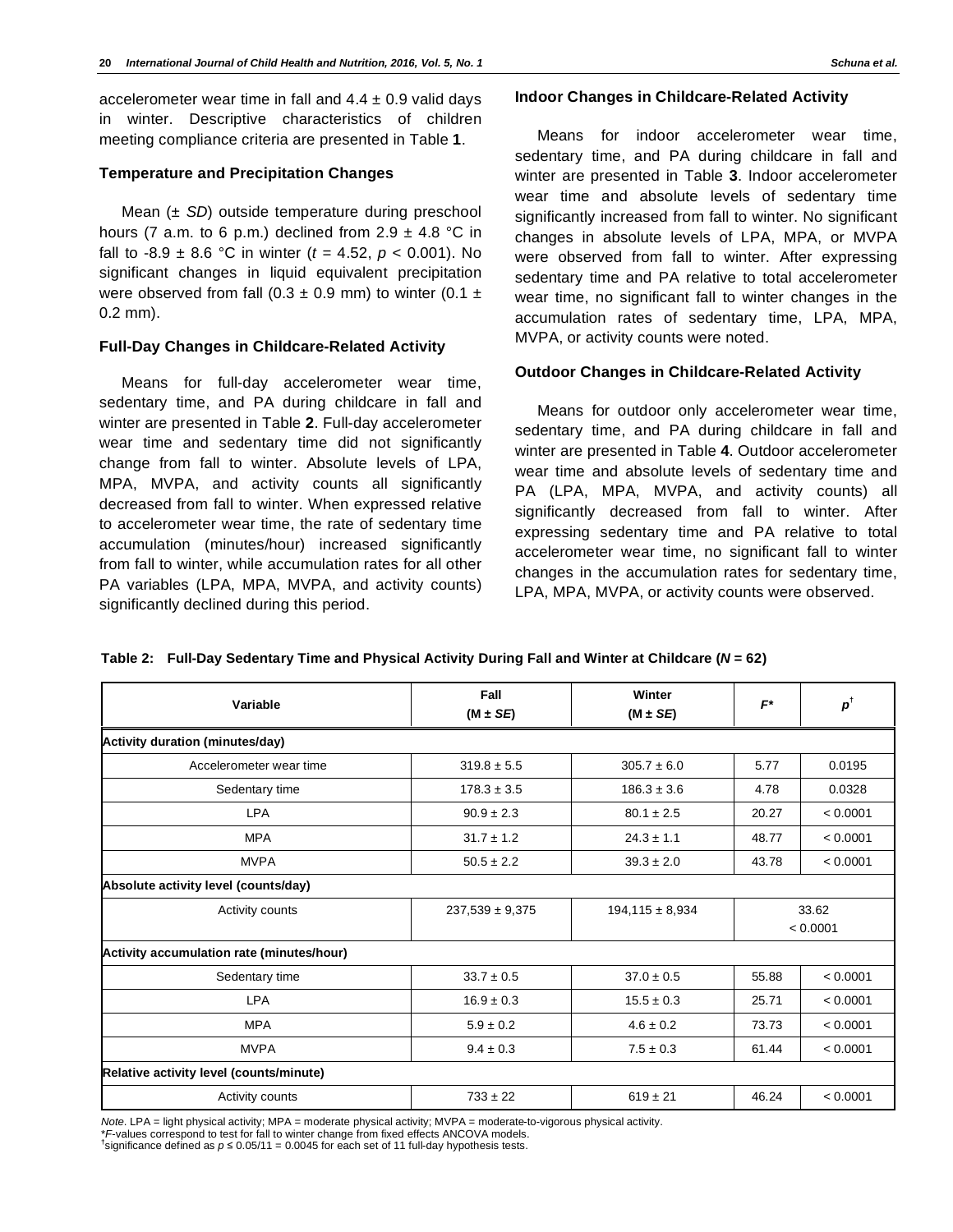#### **Table 3: Indoor only Sedentary Time and Physical Activity During Fall and Winter at Childcare (***N* **= 62)**

| Variable                                  | Fall<br>$(M \pm SE)$ | Winter<br>$(M \pm SE)$ | $F^*$ | $p^{\dagger}$ |
|-------------------------------------------|----------------------|------------------------|-------|---------------|
| Activity duration (minutes/day)           |                      |                        |       |               |
| Accelerometer wear time                   | $256.2 \pm 4.2$      | $285.4 \pm 5.8$        | 25.98 | < 0.0001      |
| Sedentary time                            | $157.3 \pm 2.9$      | $180.0 \pm 3.6$        | 37.98 | < 0.0001      |
| <b>LPA</b>                                | $67.0 \pm 2.0$       | $72.0 \pm 2.4$         | 5.43  | 0.0233        |
| <b>MPA</b>                                | $19.9 \pm 0.9$       | $20.5 \pm 1.0$         | 0.49  | 0.4884        |
| <b>MVPA</b>                               | $31.9 \pm 1.6$       | $33.4 \pm 1.8$         | 1.14  | 0.2896        |
| Absolute activity level (counts/day)      |                      |                        |       |               |
| Activity counts                           | $157,166 \pm 7,038$  | $168,460 \pm 8,196$    | 2.69  | 0.1061        |
| Activity accumulation rate (minutes/hour) |                      |                        |       |               |
| Sedentary time                            | $37.5 \pm 0.5$       | $38.3 \pm 0.5$         | 2.65  | 0.1092        |
| <b>LPA</b>                                | $15.3 \pm 0.3$       | $14.9 \pm 0.3$         | 1.94  | 0.1689        |
| <b>MPA</b>                                | $4.5 \pm 0.1$        | $4.2 \pm 0.2$          | 5.96  | 0.0178        |
| <b>MVPA</b>                               | $7.2 \pm 0.3$        | $6.8 \pm 0.3$          | 2.40  | 0.1268        |
| Relative activity level (counts/minute)   |                      |                        |       |               |
| Activity counts                           | $591 \pm 19$         | $577 \pm 21$           | 0.74  | 0.3919        |

*Note*. LPA = light physical activity; MPA = moderate physical activity; MVPA = moderate-to-vigorous physical activity.

\**F*-values correspond to test for fall to winter change from fixed effects ANCOVA models. **†**

<sup>t</sup>significance defined as  $p \le 0.05/11 = 0.0045$  for each set of 11 indoor only hypothesis tests.

#### **Table 4: Outdoor only Sedentary Time and Physical Activity During Fall and Winter at Childcare (***N* **= 62)**

| Variable                                  | Fall               | Winter             | $F^*$  | $p^{\dagger}$ |
|-------------------------------------------|--------------------|--------------------|--------|---------------|
|                                           | $(M \pm SE)$       | $(M \pm SE)$       |        |               |
| <b>Activity duration (minutes/day)</b>    |                    |                    |        |               |
| Accelerometer wear time                   | $63.6 \pm 2.6$     | $20.3 \pm 1.3$     | 279.40 | < 0.0001      |
| Sedentary time                            | $21.0 \pm 1.3$     | $6.3 \pm 0.4$      | 147.20 | < 0.0001      |
| <b>LPA</b>                                | $23.9 \pm 1.0$     | $8.1 \pm 0.6$      | 236.03 | < 0.0001      |
| <b>MPA</b>                                | $11.8 \pm 0.6$     | $3.8 \pm 0.3$      | 192.33 | < 0.0001      |
| <b>MVPA</b>                               | $18.7 \pm 1.1$     | $5.9 \pm 0.4$      | 163.01 | < 0.0001      |
| Absolute activity level (counts/day)      |                    |                    |        |               |
| Activity counts                           | $80,373 \pm 4,370$ | $25,655 \pm 1,794$ | 172.08 | < 0.0001      |
| Activity accumulation rate (minutes/hour) |                    |                    |        |               |
| Sedentary time                            | $20.3 \pm 0.7$     | $18.9 \pm 0.5$     | 3.74   | 0.0580        |
| <b>LPA</b>                                | $22.4 \pm 0.4$     | $23.8 \pm 0.4$     | 8.34   | 0.0054        |
| <b>MPA</b>                                | $10.9 \pm 0.4$     | $11.3 \pm 0.3$     | 0.67   | 0.4161        |
| <b>MVPA</b>                               | $17.3 \pm 0.6$     | $17.3 \pm 0.6$     | 0.01   | 0.9651        |
| Relative activity level (counts/minute)   |                    |                    |        |               |
| Activity counts                           | $1,244 \pm 41$     | $1,251 \pm 37$     | 0.04   | 0.8515        |

*Note*. LPA = light physical activity; MPA = moderate physical activity; MVPA = moderate-to-vigorous physical activity.

\**F*-values correspond to test for fall to winter change from fixed effects ANCOVA models. **†**

<sup>t</sup>significance defined as  $p \le 0.05/11 = 0.0045$  for each set of 11 outdoor only hypothesis tests.

# **DISCUSSION**

This study examined preschoolers' patterns of childcare-related sedentariness and PA across the fall and winter seasons in a northern tier US state. In agreement with our hypothesis, significant fall to winter changes were observed in preschoolers' sedentary time (minutes/hour) and time spent in all intensities of PA (minutes/day and minutes/hour) during the full preschool day. Substantial declines in outdoor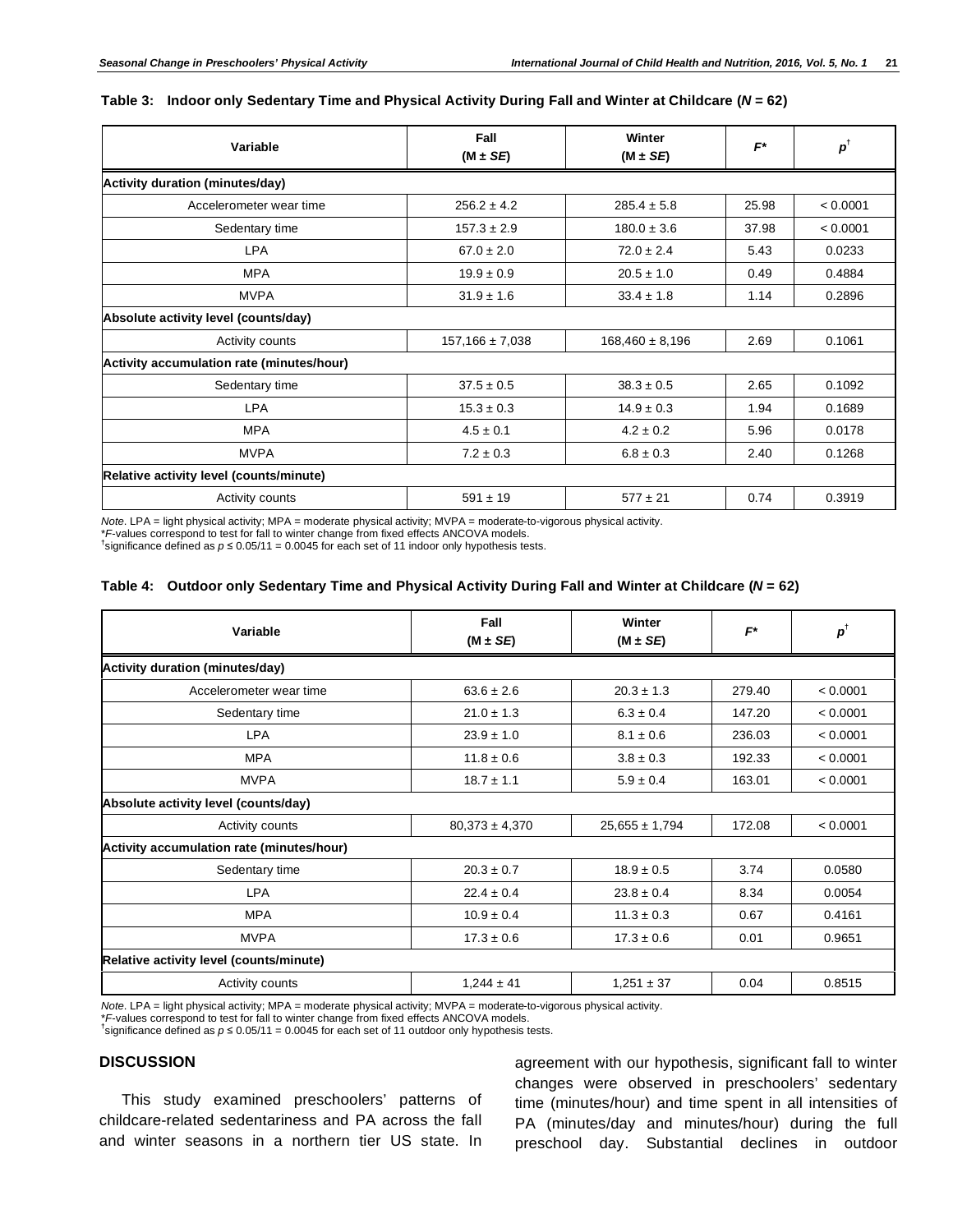temperature ( $\approx$  12 °C) were also observed during this period. Concurrent with changes in outdoor temperature, time spent outdoors during childcare declined by more than 60% from fall to winter, which was accompanied by significant declines in absolute levels of outdoor sedentary time (70% decline) and PA (66-68% declines across all intensities). However, declines in childcare-related outdoor activity appear to be explained by decreases in total time spent outdoors, as the rate of activity accumulation for outdoor sedentary time and all intensities of PA did not significantly change across seasons when expressed relative to accelerometer wear time. In comparison to time spent outdoors, less variability in indoor activity was observed as only absolute estimates of indoor sedentary time (minutes/day) during childcare changed from fall to winter.

Due to this study's observational design, cause and effect relationships between the observed decline in temperature and changes in childcare-related sedentary time and PA cannot be established. However, reductions in outside temperature did cause each childcare center to suspend all outdoor activity time in accordance with center policies (no outdoor activity allowed at temperatures  $<$  -17.7 °C) for at least 1 day during the winter assessment period. This practice is not uncommon in cold climates throughout the US, with such policies and regulations potentially limiting time spent outdoors during winter compared to warmer months. Evidence from this study would suggest that such reductions in outdoor time may have substantial impacts on childcare-related PA as outdoor and full-day MVPA among children in this study decreased by approximately 13 minutes/day and 11 minutes/day, respectively. This finding is consistent with previous research among preschoolers which has shown that time spent outdoors is significantly related to overall PA [35].

Previous work by Fisher and colleagues [19] demonstrated seasonal variability in preschoolers' sedentary time, as the percentage of monitored time spent sedentary among a cross-sectional sample of 209 children (mean age  $=$  4.8 years) was significantly higher among children assessed during spring (79.5%) than among those assessed in summer (74.2%) or fall (76.1%). Results from our longitudinal investigation demonstrated a significant fall to winter increase in the rate of sedentary time accumulation (+3.3 minutes/hour) during the full-day at childcare. This increase appears largely influenced by the significant increase in time spent indoors (+29 minutes/day) which

had a higher rate of sedentary time accumulation than time spent outdoors. The biological significance of such increases in sedentary time remains unknown. Moreover, because sedentary behavior was not assessed outside of childcare, we cannot speculate how sedentary time changed (or did not change) in other settings. Regardless, among adults, higher levels of sedentariness have been independently associated with increased risks for obesity [36], cardiovascular disease [37, 38], diabetes [36], the metabolic syndrome [39], and all-cause mortality [37]. More research is needed to clarify whether or not the same relationships between sedentary behavior and negative health consequences exist among younger individuals such as preschoolers.

Previous cross-sectional analyses have reported seasonal variability in preschoolers' accelerometermeasured PA at northern latitudes [18-20, 40]. In a cross-sectional analysis of 437 preschoolers in New York City, Rundle and colleagues [20] noted that PA was significantly greater among those assessed between May and September in comparison to those measured between October and April. Similarly, a cross-sectional investigation by Burdette and colleagues [18] reported seasonal variability in preschoolers' accelerometer-measured PA, with the lowest PA levels occurring in winter (December through February) and the highest in autumn (September through November) among a sample of 250 children in Cincinnati, Ohio. Finn *et al*. [40] also reported seasonal variability in preschoolers' PA among a cross-sectional sample of 214 children in South Dakota, as mean activity counts/minute were significantly higher in fall than summer between the hours of 9 a.m. and 5 p.m. (assumed to represent the period when most children were at childcare). Lastly, Fisher and colleagues [19] reported seasonal variability in preschoolers' PA among a cross-sectional sample of 209 children in Scotland, with levels of PA being higher in the summer, fall, and winter than during spring. Cumulatively, evidence from these cross-sectional investigations suggests that preschoolers' PA at northern latitudes (all referenced study locations at latitudes > 39° N) can vary across seasons. However, synthesizing these findings into a meaningful context regarding the magnitude with which preschoolers' PA may seasonally vary is difficult due to the various accelerometers used (Actiwatch [20, 40], RT3 [18], ActiGraph[19]) and the design limitations of the aforementioned studies (i.e. cross-sectional designs). Results presented herein suggest that seasonal variation in childcare-related PA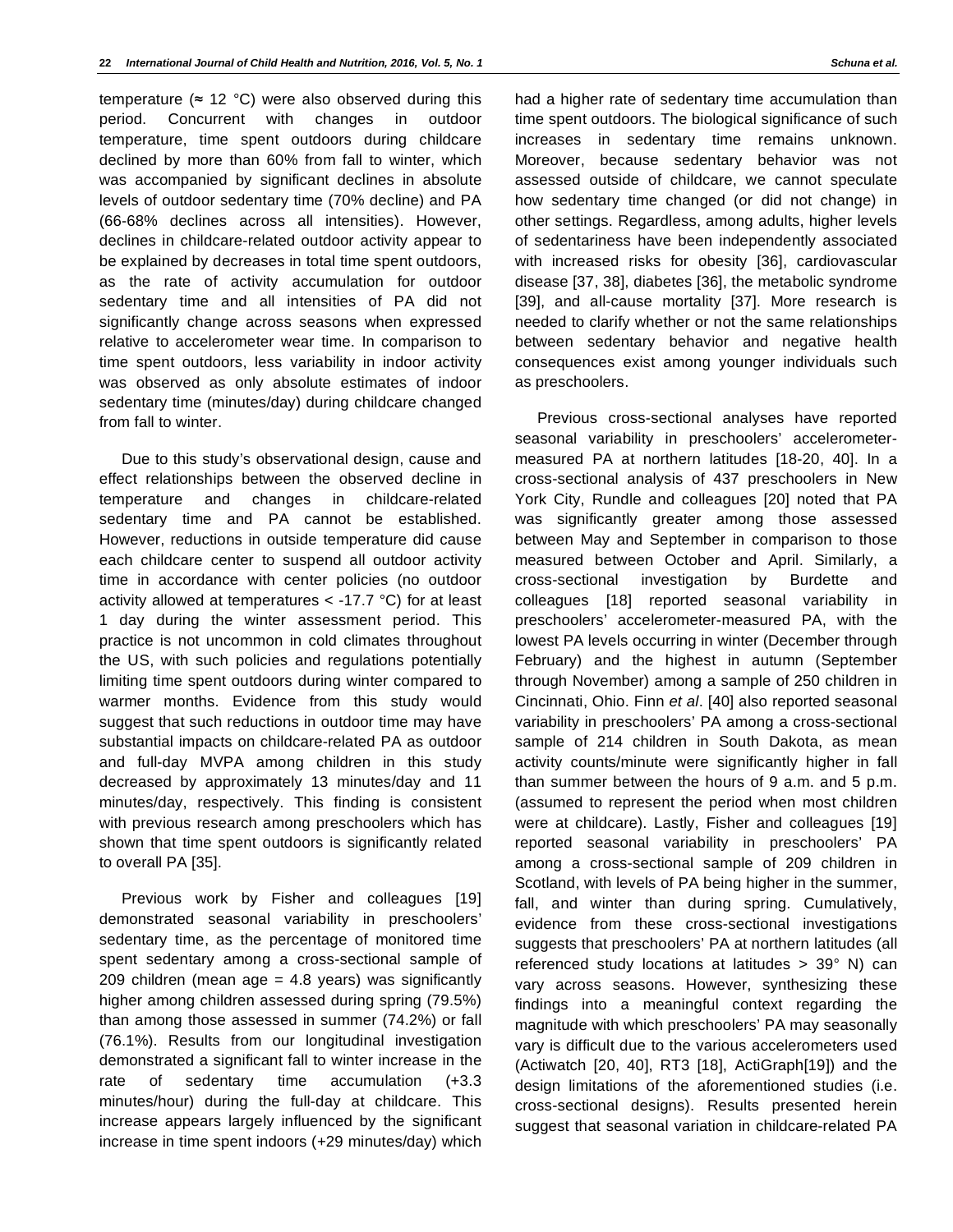at northern latitudes can be substantial, as absolute levels of full-day MVPA and total activity (activity counts) during childcare decreased by 22% and 18%, respectively, while total monitoring time did not significantly change during this period.

While the present study provides valuable information to the empirical literature base, it is not without limitations. The primary limitation of this study was that sedentary behavior and PA were measured solely in the childcare setting. As such, our measurements do not reflect any activity which may have occurred outside of childcare. The observed fall to winter changes in sedentary time and PA during childcare may or may not have been reflected in other settings (e.g. at home). However, our goal and primary objective was to measure and quantify changes in activity which occurred in the childcare setting and not during the entire day in all settings. Another limitation worth noting relates to the research design of this study, as all collected data were from a small geographic region in eastern North Dakota, which limits the generalizability of our results to larger geographic areas or regions. Also, PA was only measured during fall and winter, so we are unable to make determinations as to how PA levels may change or vary during summer and spring. Moreover, due to the small number of preschools (4) participating in this investigation, we chose to use a fixed effects ANCOVA model when examining for seasonal changes in sedentary time and PA which limits our inferences only to the sample of schools assessed. As such, we can make no judgments regarding the levels and/or changes in sedentary behavior and PA at other preschools outside of our sample.

# **CONCLUSIONS**

Results from this investigation indicate that childcare-related sedentary time and PA can dramatically vary across seasons. Among preschoolers in this sample, children tended to be more sedentary and less physically active at childcare during winter than fall. However, the childcare-related increases in sedentary time and declines in PA observed in this study appear to be largely the result of reductions in time spent outdoors, which was likely influenced by reductions in outside temperature. Future investigations are needed to clarify the role of other climatic forces such as rain, wind, etc. on preschool children's sedentary behavior and PA. The reduction of outdoor time and related PA observed in this study provides a further rationale for the development of novel interventions to increase preschoolers' childcarerelated PA levels in indoor settings (i.e. preschool classroom).

## **ACKNOWLEDGEMENTS**

The authors would like to give special thanks to Nick Redenius, Anita Gust, Sarah Hilgers-Greterman, and Katie Jorissen for their assistance with data collection during this project.

# **FUNDING**

JMS was supported by a North Dakota State University Doctoral Fellowship Grant. No external funding was received for this study.

# **REFERENCES**

- [1] Ogden, C. and M. Carroll. *Prevalence of obesity among children and adolescents: United States, trends 1963-1965 through 2007-2008*. 2010 [cited 2011 September 19th]; Available from: http://www.cdc.gov/nchs/data/hestat/ obesity\_child\_07\_08/obesity\_child\_07\_08.htm
- [2] Must A, Anderson SE. Effects of obesity on morbidity in children and adolescents*.* Nutr Clin Care 2003; 6: 4-12.
- [3] Francis SL, Stancel MJ, Sernulka-George FD, Broffitt B, Levy SM, Janz KJ. Tracking of TV and video gaming during childhood: Iowa Bone Development Study*.* Int J Behav Nutr Phys Act 2011; 8: 100. http://dx.doi.org/10.1186/1479-5868-8-100
- [4] Janz KF, Burns TL, Levy SM. Tracking of activity and sedentary behaviors in childhood: the Iowa Bone Development Study*.* Am J Prev Med 2005; 29: 171-8. http://dx.doi.org/10.1016/j.amepre.2005.06.001
- [5] Reilly JJ, Armstrong J, Dorosty AR, *et al*. Early life risk factors for obesity in childhood: cohort study*.* BMJ 2005; 330: 1357.
	- http://dx.doi.org/10.1136/bmj.38470.670903.E0
- [6] Federal Interagency Forum on Child and Family Statistics. *America's children at a glance*. 2010 [cited 2011 September 19]; Available from: http://www.childstats.gov/ americaschildren/glance.asp
- [7] Alhassan S, Sirard JR, Robinson TN. The effects of increasing outdoor play time on physical activity in Latino preschool children*.* Int J Pediatr Obes 2007; 2: 153-8. http://dx.doi.org/10.1080/17477160701520108
- [8] Cardon G, De Bourdeaudhuij I. Comparison of pedometer and accelerometer measures of physical activity in preschool children*.* Pediatr Exerc Sci 2007; 19: 205-14.
- [9] Dowda M, Pate RR, Trost SG, Almeida MJ, Sirard JR. Influences of preschool policies and practices on children's physical activity*.* J Community Health 2004; 29: 183-96. http://dx.doi.org/10.1023/B:JOHE.0000022025.77294.af
- [10] Finn KJ, Specker B. Comparison of Actiwatch<sup>®</sup> activity monitor and Children's Activity Rating Scale in children*.* Med Sci Sports Exerc 2000; 32: 1794-7. http://dx.doi.org/10.1097/00005768-200010000-00021
- [11] McKee D, Boreham C, Murphy MH. Validation of the Digiwalker™ pedometer for measuring physical activity in young children*.* Pediatr Exerc Sci 2005; 17: 345-52.
- [12] Pate RR, Pfeiffer KA, Trost SG, Ziegler P, Dowda M. Physical activity among children attending preschools*.* Pediatrics 2004; 114: 1258-63. http://dx.doi.org/10.1542/peds.2003-1088-L